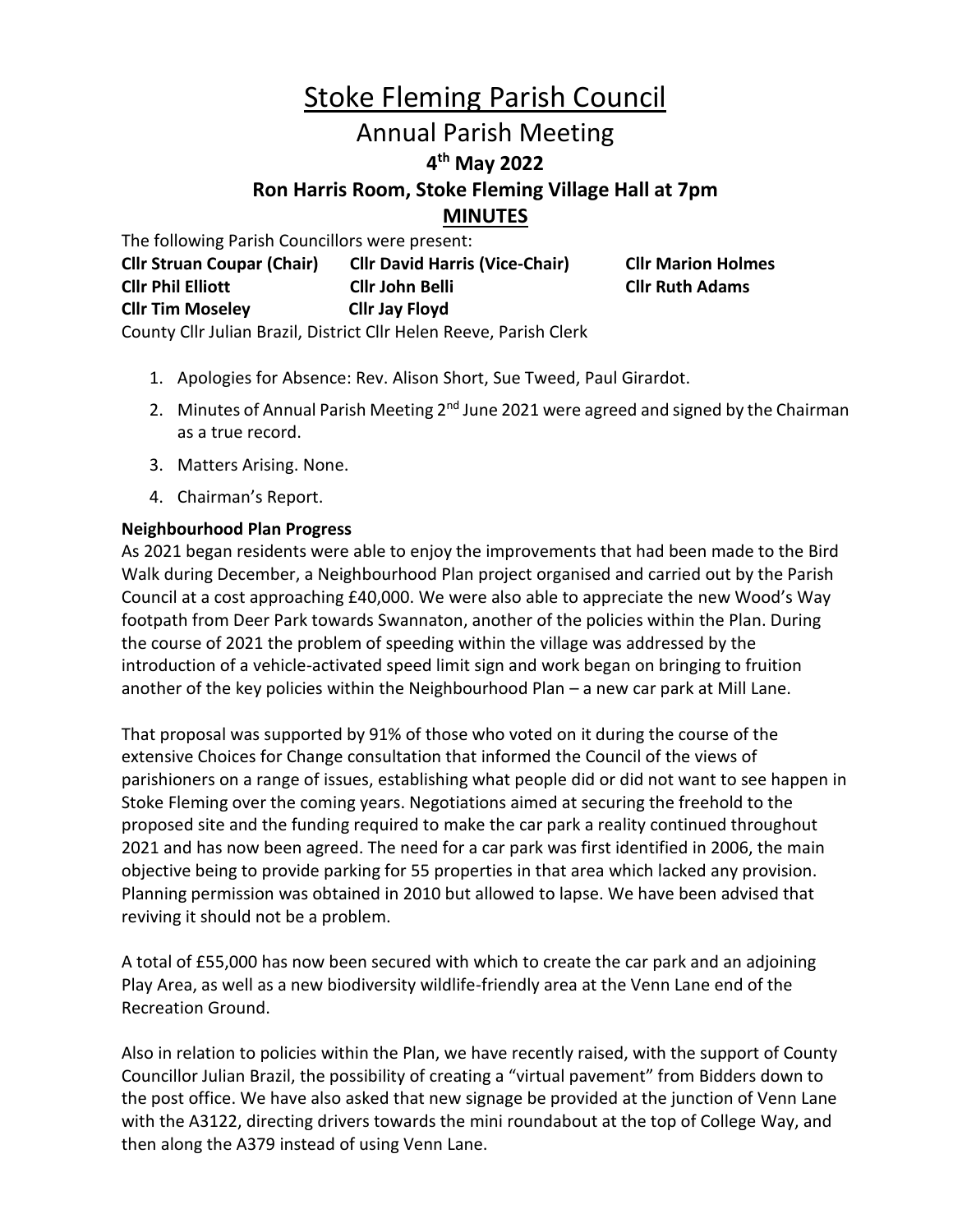# **Queen's Platinum Jubilee**

Celebration of the Queen's 70 years on the throne is now less than a month away and the programme of events planned for the weekend of June 2 -5 has been published. Cllr Marion Holmes has headed the planning for the occasion, supported by a range of parish organisations, businesses and other councillors. Lighting along the Bird Walk is under consideration, controlled by infra-red motion detectors. Together with the new biodiversity area and other planting a new **Platinum Jubilee Way** will run from Rectory Lane to the Village Hall.

The programme of events starts with the **ringing of the church bells** from 19.52 to 20.22 on Thursday  $2^{nd}$  June, with a beacon being lit in the field opposite the bowls club at 9.15 and St Peter's church floodlit from then until 23.00. On Friday there will be a **Community Thanksgiving Service** followed by a tea party at the Green Dragon.

On Saturday events reach their peak with the **Party in the Park** from 18.00 to 23.00, with hog roast, a food truck and full bar, and culminate on Sunday with a bring-your-own **1950's Picnic in the Park** from 14.00 to 18.00, with music, dancing and other attractions. Throughout those two days coverage of Jubilee events in London and around the country will be screened live.

# **First Arrivals at Little Cotton**

The first 17 households have taken up residence at Little Cotton on the northern edge of our parish. That will grow to 47 by June and 63 by July. Half of these will be affordable homes, for rental or shared ownership.

The new arrivals received a welcome pack with a letter encouraging them to take advantage of the facilities and activities the parish has to offer, together with a copy of the current issue of the Stoke Fleming Magazine and the Platinum Jubilee programme of events.

The Council has built and maintains a good working relationship with the developers at Little Cotton and has been able, among other things, to influence the design of the buildings that will be visible from the village and from Venn Lane, and the way in which the site will be landscaped, to create a soft edge between it and the country areas. The homes in those areas will not be like the ones in the main part of the development but will have a lower profile, use finishes that include timber, brick, stone and hanging tiles and sit at varying angles to each other rather than be linear in layout. We have asked that semi-mature trees be introduced along the western and southern fringes of the development from the outset.

The families living at Little Cotton, more than 400 in total will be Stoke Fleming parishioners, entitled to vote in our elections and to the support and services provided elsewhere by the Parish Council. We wish them to feel welcome.

A copy of the letter the first arrivals received is attached as an appendix to the report. See Appendix Welcome Letter.

#### **Fibre Broadband for Rural Areas**

The Council has maintained close contact with Airband, the company appointed to bring fullfibre broadband to the areas not included in the network installed by Gigaclear. Their aim is to complete the work by the end of June.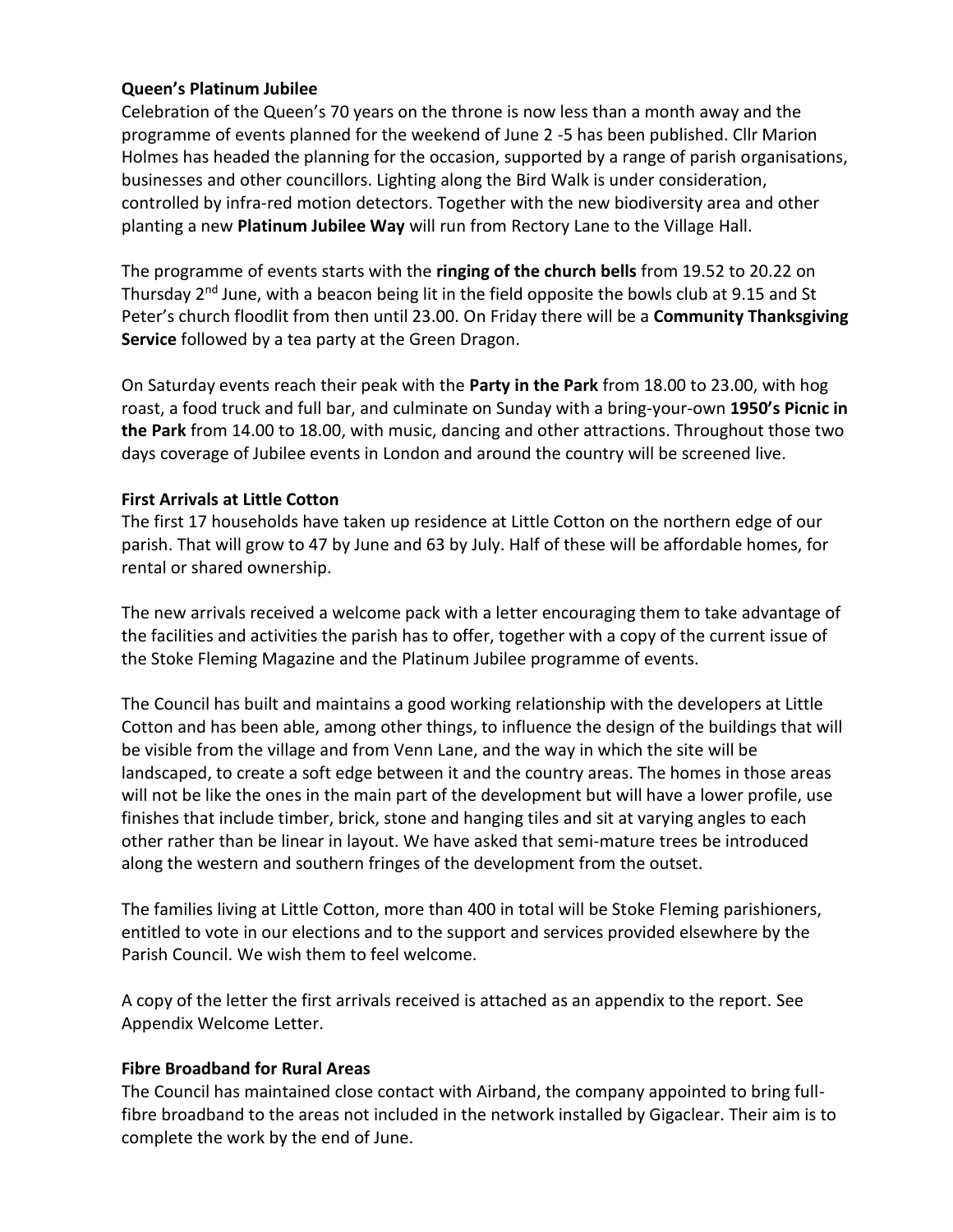# **Recycling and Waste Collection**

The new recycling system was introduced in April 2021, and as all know only too well there have been various problems, including the suspension of garden waste collections over the winter. We have reported to the district council problems that have been drawn to our attention and we are extremely grateful to our district councillor Helen Reeve for all she has done to help alleviate the problems.

## **Village Stream blockage**

The Council, and particularly Cllr Phil Elliott, has been working to resolve the issue of the blockage of the stream that runs under the A379 in the heart of the village by the Shute. South West Water agreed to fund the cost of an underground survey. That has now been carried out and details of the cause and remedy are awaited.

# **Play Area Repairs**

Following the failure of one of the posts in the "Elves House" climbing frame a survey revealed that all the other posts, fitted more than 20 years ago, had deteriorated and will have to be renewed. The repairs will involve fitting metal shoes to prevent a recurrence. The supplier is awaiting delivery of these from the European supplier. The cost of repairs will be £4,500.

# **School Road ands Deer Park Developments**

Work on the development at School Road came to a halt as the Covid outbreak began and the original developer eventually pulled out, having sold the land to Strongvox Ltd, who have with the Council's help been working to secure planning consent for an amended proposal. That approval is now imminent and the Parish Council expects to sign the Section 106 agreement this week. The Company is eager to start work without delay.

The redevelopment of the Deer Park Inn site stopped in April 2021 and there has been no onsite presence since then. Concerns over lack of security and risks of accident and injury have been reported regularly to the planning authority. The developer, not contactable for many months, is apparently in receivership and the bank that is involved in providing finance has appointed a security company to fit new security fencing and cctv. Cllr Tim Moseley is continuing to monitor the situation.

#### **Sustainable Stoke Fleming**

The Parish Council took a lead in the formation of Sustainable Stoke Fleming as a community group and councillors John Belli and Tim Moseley continue to attend meetings.

#### **Parish Precept**

The annual precept for 2022-23 was increased to £39.95 from £37.50 to take account of rising inflation and one-off costs in respect of the Queen's Platinum Jubilee. That is equivalent to 77p per week per household. The precept in local parishes for 2021-22 was:

| Dartmouth            | £183.53 |
|----------------------|---------|
| Kingswear            | £56.30  |
| Slapton              | £55.45  |
| <b>Strete</b>        | £45.78  |
| Blackawton           | £42.96  |
| Stokenham            | £41.81  |
| <b>Stoke Fleming</b> | £37.50  |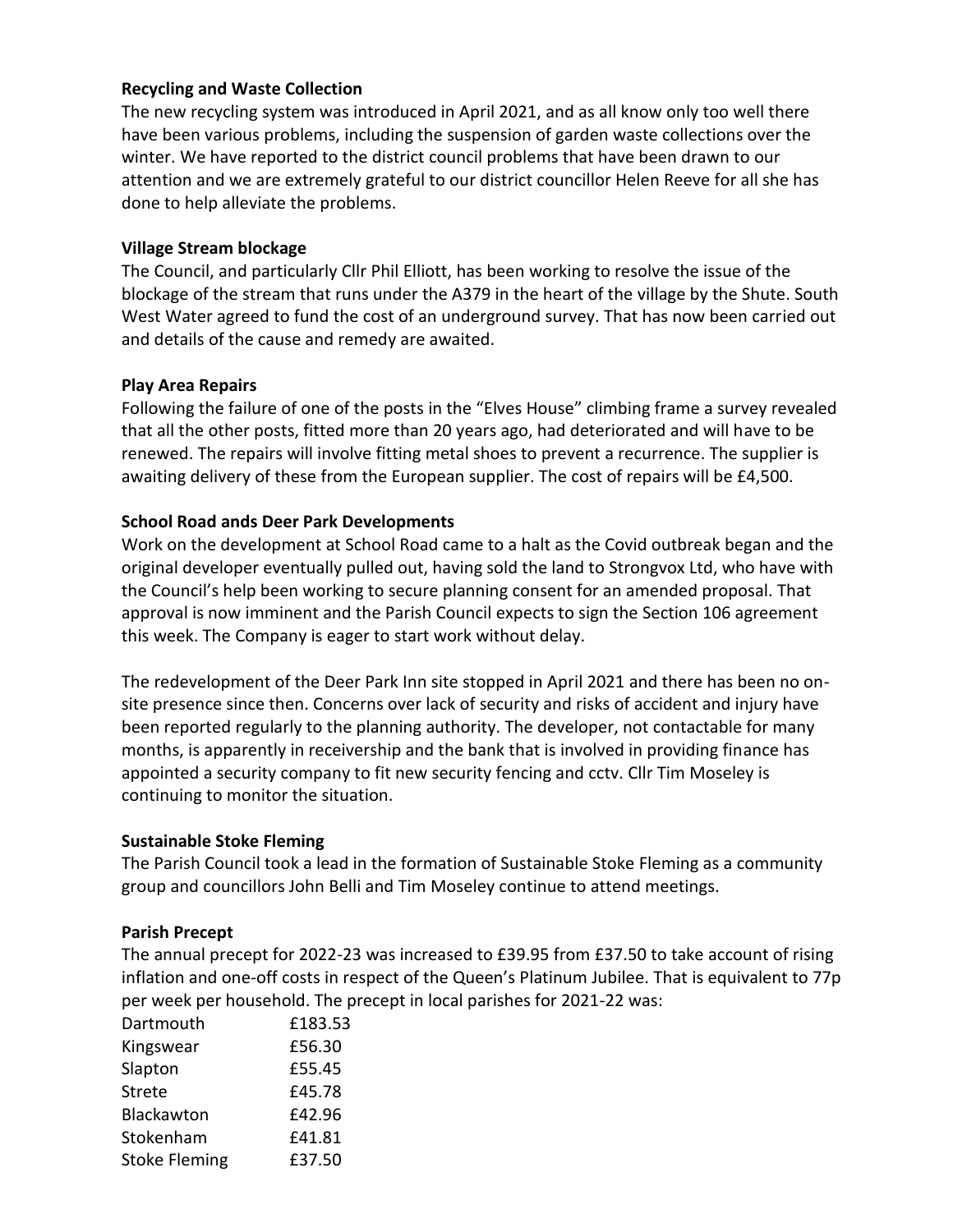There is one vacancy in the parish council. Sharon Whelon has recently taken over the role of parish clerk.

Struan Coupar May 2, 2022

5. Financial Statement. See Appendix A. These were signed by Chairman.

As clerk I took over just over a month ago. You will find attached the annual statement of accounts for 2021-22. There was a surplus of income over expenditure of £7,661.66. Expenditure was not as expected due to changes and vacancies of the clerk, unfortunately the backlog of payments were delayed in the financial year. This means that these transactions were carried over to 2022-23 and it is expected expenditure will show as above the budget for 2022-23 to balance this anomaly out.

A donation of £2,500 was received for the Birdwalk from the Stoke Lodge Hotel.

Due to lockdown the Amenity & Recreation contractors and room hire costs were lower than the budget. A more detailed audit meant that the auditors' fee was higher and this is expected to be an ongoing cost as the council grows with the population.

The closing balance at the end of the financial year (31/3/22) stood at £16,828.33. Sharon A Whelon

6. County Councillor's Report

It's been another strange year but it's good to be meeting face to face again. A massive thank you to the Parish Council, community groups and local parishioners who have carried us through the pandemic. Without the help and support from the local community things could have been a lot worse.

The County has increased council tax by 3%. With the lack of support from central government there was little choice. The government had choices but chose to see council tax rises – hardly levelling up!

There will be extra spending on children's and adult's services which is welcome. However, this extra funding is from reserves and therefore a one off. Worrying times.

Children's services still have many improvements to make. This is very disappointing as this has been the case for over 10 years. There is a new head of children's services, and I am confident, with the right support, she will bring about the changes required.

The County has changed its policy on 20-mph zones and Vehicle Activated Signs (VAS.) Local communities can now ask for these without having to qualify through various strict criteria. (With a 20-mph limit already, this does not affect Stoke Fleming so much.)

I've been very happy to support the Cricket Club and the Loam Rangers with my locality budget.

Julian Brazil

6. District Councillor's Report

The District Council carried on holding meetings on line with but Full Council meetings being held at Tavistock. Now Follaton house has since revamped it's Chambers to be able to be Covid friendly but just as importantly up to date for streaming. So we are back at Follaton and building up on having more meetings face to face.

The financial team continue to work extremely hard keeping the council finance stable and many Covid grants have continued to be paid out which did cause extra workload.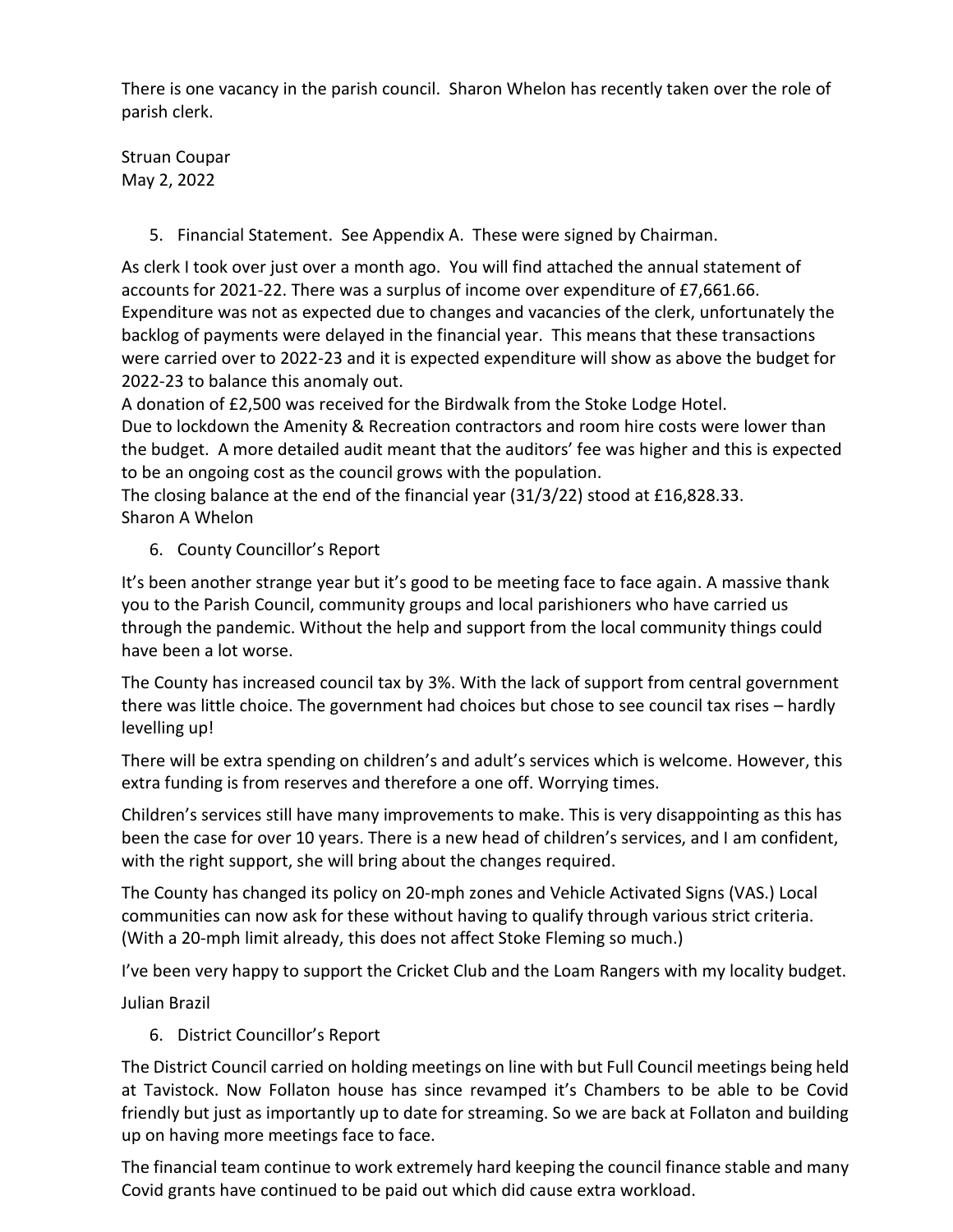Six extra locality officers were taken on in time for summer 2021 helping to keep an eye on our beaches, towns, carparks, dog and anti-social behaviour.

Four extra planning officers were appointed to hopefully help with demand and enforcements have had a shake up and we are seeing improvements there.

As well as an excellent finance team at South Hams we also have an excellent housing team which work incredibly hard and do help many residents in need, this also includes those residents needing assistance in their homes with the likes of stair lifts etc. A lot of help is provided which we don't always think about.

Waste has been a problem causing ward members grief trying to help. Although the grey bins and recycling has settled unfortunately brown bins are being missed where the council apologizes.

Climate change and biodiversity has its own officer helping to research ideas and hold meetings. A good fund has been put aside to assist with projects.

There is also an officer dealing with the internet courage in the South Hams working with residents and Air Band.

Our Leisure Centres work hard as they try to reinstall their usage after coping with Covid and talks are in hand to out solar panels on their roofs.

A housing crisis was declared in the South Hams and schemes have been put in place from helping with deposits for those in social housing to buy, encouraging down sizing and finding ways to build more affordable homes and to tackling second homes. In the last 12 months lots has been put in place so hopefully this plus doing more will help. Air B & B continues to be a problem and it would be good to find a way to encourage landlords to go back to long lets.

Consultation has been in place ready for when the JLP is updated. Thinking climate change and biodiversity when deciding on developments etc.

Lastly the council welcomes input from town and parish councils and all residents of the South Hams. So when any consultations come out it really is your chance to comment

Annual Report – Cllr H Reeve

The Chairman thanked Cllr Brazil and Cllr Reeve who are both active and supportive to parish council.

7. Parish Organisations Reports:

Stoke Fleming Parish Church

#### **REPORT FROM REV ALISON SHAW, RECTOR OF ST. PETER'S CHURCH**

It is a pleasure to look backwards and forwards in a constructive and optimistic way, and it is a great joy on this occasion to be able to look back at a year which has seen many positive things happening in our church, despite the challenges of the Covid-19 pandemic.Even though it has included a period when we weren't able to meet together properly, the people who make up God's church at St Peter's have carried on faithfully. Embracing the demands of new technology, sharing in online and offline services, only the most unobservant would dare to suggest we have stood still or trod water. Our lovely baby and toddler group 'Little Stars' has added a very special touch, and we love the sounds and sights of the little ones as they play. A

Although things were very different in 2021 and there was a sense of loss personally and corporately in so many ways, there has also been much to celebrate and give thanks for. I hope you, as our parishioners and Parish Council will accept this as a huge thank you to all those who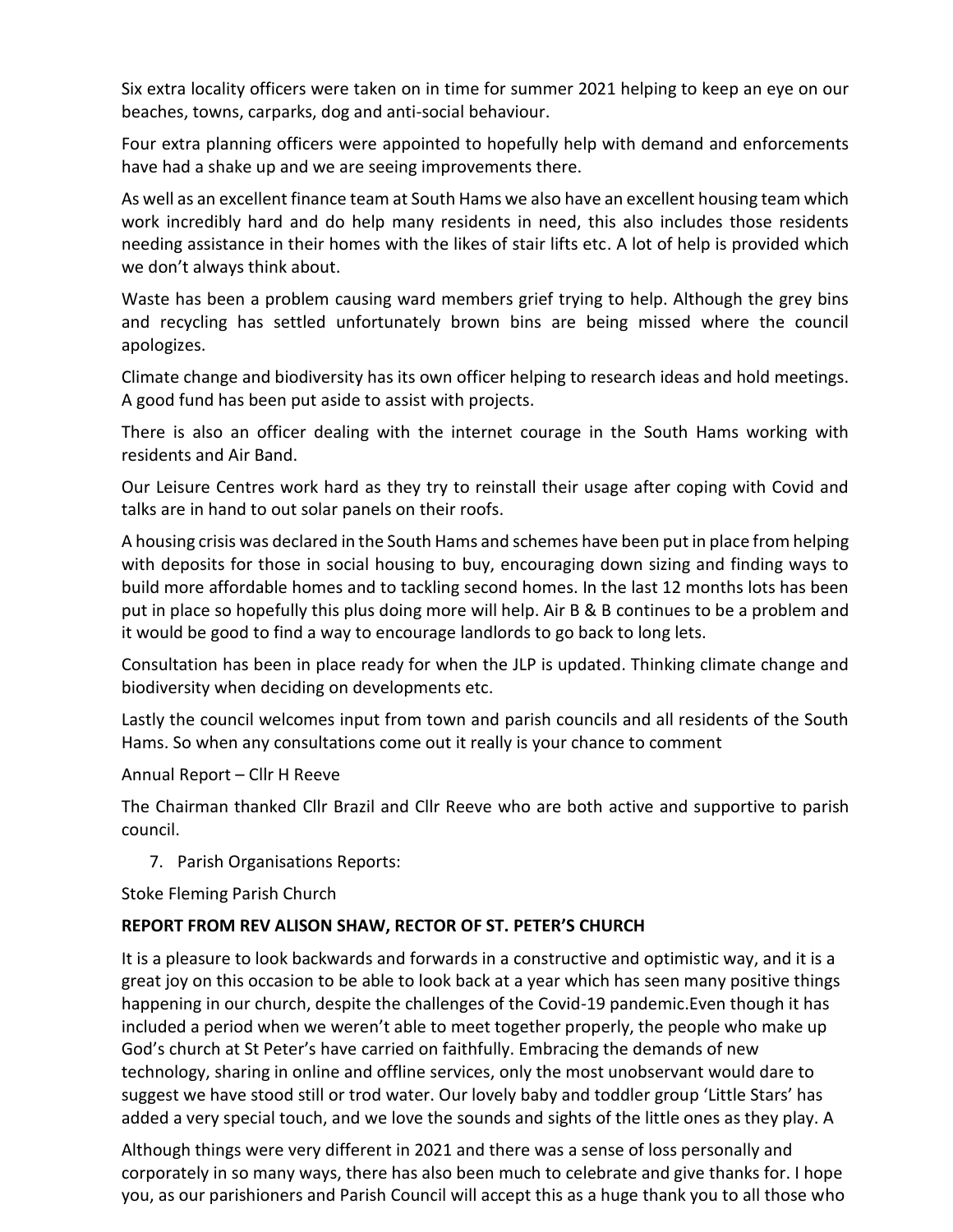have played any part in the past year in getting things done, keeping us all going, and keeping us on the right path as a parish with such support, enthusiasm and dedication. I wouldn't mind betting that when we first went into lockdown most of us had no idea of how long this pandemic would last and the impact it would have on us all. However, whilst we left our buildings, God didn't leave the church and has continued to work in and through us by His Holy Spirit. The ways in which churches express themselves and their faith may change to meet the differing needs of society, but at our heart is a faith with Jesus Christ as the one who inspires, encourages, and enables. Every church member is called to be a part of the Church's mission and while not all in the congregation might feel able to go out and spread the word, there are plenty of tasks to be done that can help.

Every activity needs fresh blood and ideas and I would ask every person in this village to think (and if you do) to pray, about what you might do to help.

I am immensely heartened by people who have taken on informal roles in the life of your parish church since the last Annual Parish meeting and there's still room for more good hearted folk to get involved ! Good stewardship of our and God's resources is not so much what we are good at but how willing we are to be committed. John Milton dictated poetry when he was blind; Beethoven was deaf when he composed many of his greatest works; Robert Louis Stevenson was in ill health most of his life and yet wrote lasting literature. It is said of D L Moody, the evangelist of the 19th Century, that he had no idea that he himself could teach but he devoted to God his one talent of being able to drum up recruits. Look at the Psalmist David, Martin Luther, William Booth, people who did what they could and were then led further by God. Our vision as a church must be to continue reaching out to this community we serve, to be better at sharing our faith and our life, and to make the most of our building - and our lovely churchyard - so that we can bring the abundance of God's life to those amongst whom we live and work. In this way we play our part in our church's history as witnesses to God's presence and activity in this place.

I believe that our willingness to rise to the challenges of life in a pandemic has been the gift of our faithful and creative God. It has not been easy, and it isn't quite over yet, but we go forward with courage and hope, praying that we will continue to know and enact God's vision for his people, in the fellowship of the Holy Spirit, and in the unquenchable light of Christ. Every blessing. Revd Alison

(presented at the Parish Annual Meeting by Mr Peter Barker)

#### **Stoke Fleming Primary** School See Appendix B

#### Public Question time

A parishioner asked that long-term plan existed for the toilets on School Road, and was advised that these are likely to be removed and potentially replaced by a new block at the proposed car park site.

A parishioner asked about social housing at Little Cotton and School Road, and said that local people could not afford the kind of rents being asked. The Chairman said that six of the 20 units at School Road would be "affordable" and a total of 83 at Little Cotton. These will be partly for rental and partly for shared ownership. The Parish Council had arranged a meeting with the officer at SHDC responsible for the Local Lettings Policy and the officer had pointed out that although central government funds were available for 'affordable' housing with 25% discount on market rates. Central funding for "social" housing, with a 40% discount, has not been